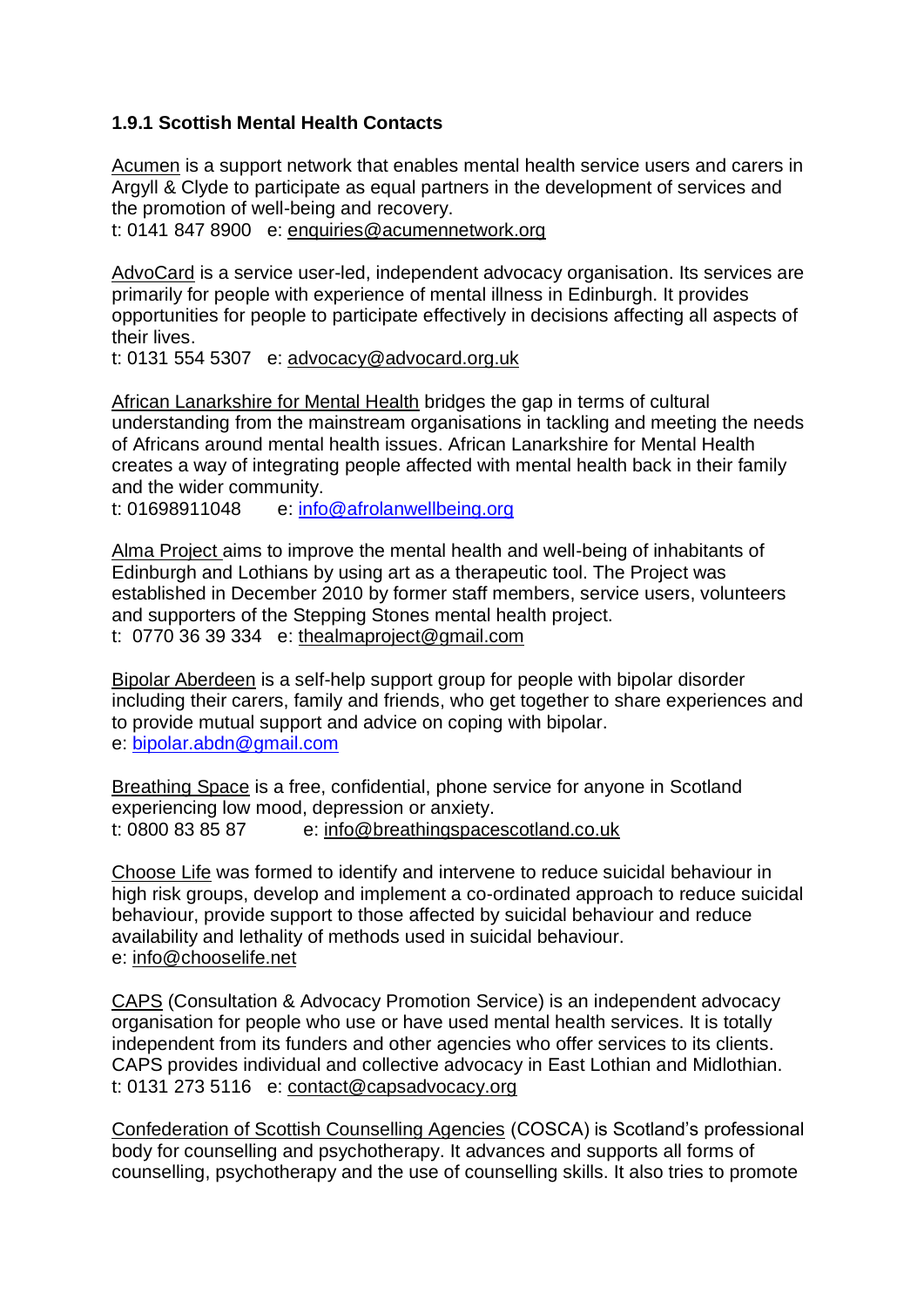high quality counselling supervision and continuing professional development for everyone delivering counselling services across Scotland. Its website can also help you locate a counsellor or a therapist.

t: 01786 475 140 e: [info@cosca.org.uk](mailto:info@cosca.org.uk)

[CrossReach](http://www.crossreach.org.uk/) provides social care services and specialist resources to further the caring work of the Church of Scotland to people in need, such as the elderly, children, families and those with learning difficulties. It also helps to identify areas of need and guides the Church in pioneering new approaches to social problems t: 0131 657 2000 e: [info@crossreach.org.uk](mailto:info@crossreach.org.uk)

[Dundee Service User Network](https://www.facebook.com/pages/Dundee-SUN-Service-User-Network/1410617142540893) is a service user involvement platform for people in Dundee with a lived experience of mental illness.

[Edinburgh Patients Council](http://rehpatientscouncil.org.uk/) is an independent collective advocacy project for people who use or have used the services of The Royal Edinburgh Hospital. It strengthens the voice of patients and former patients through independent collective advocacy and builds on the foundations established by patients over twenty years. t: 0131 537 6462 e: [info@rehpatientscouncil.org.uk](mailto:%20info@rehpatientscouncil.org.uk)

[Express Group Fife](http://www.expressgroupfife.org.uk/) provides opportunities for self-help social activities, outings and holidays for people in Fife with a lived experience of mental illness. It also provides a space where members can share experiences and offer mutual support. t: 01592 652975 e: [info@expressgroup.fsnet.co.uk](mailto:info@expressgroup.fsnet.co.uk)

[Flourish House](https://www.flourishhouse.org.uk/) is an independent charity which aims to enable people with mental illness to regain purposeful lives in the community. It operates as a clubhouse that enables people with mental health difficulties to gain a sense of well-being. Members recover confidence and skills whilst achieving social, financial and vocational goals. t: [0141 333 0099](tel:+44141330099) e: [info@flourishhouse.org.uk](mailto:info@flourishhouse.org.uk)

[Glasgow Association for Mental Health](http://www.gamh.org.uk/) is one of the principal providers of mental health services in Greater Glasgow. The Association aims to provide high quality support both to those who are experiencing mental health difficulties and to their carers.

t: 0141 552 5592 e: [info@gamh.org.uk](mailto:info@gamh.org.uk)

[Health in Mind](http://www.health-in-mind.org.uk/) is a charity which promotes positive mental health and wellbeing in Scotland. It offers a wide range of services including support, respite, befriending, talking therapies and day services.

t: 0131 225 8508 e: [contactus@health-in-mind.org.uk](mailto:contactus@health-in-mind.org.uk) 

[Hug Spirit Advocacy](http://hug.uk.net/index.htm) is a collective advocacy group representing the interests of mental health service users across the Highlands. It campaigns to improve the rights, services and treatment of people with mental health problems in the Highlands.

t: 01463 719366 e: [hug@spiritadvocacy.org.uk](mailto:hug@spiritadvocacy.org.uk)

[Klacksun](http://www.klacksun.org.uk/) works in partnership with Clackmannanshire Council and local NHS services. Through this relationship, it provides a forum for people with mental health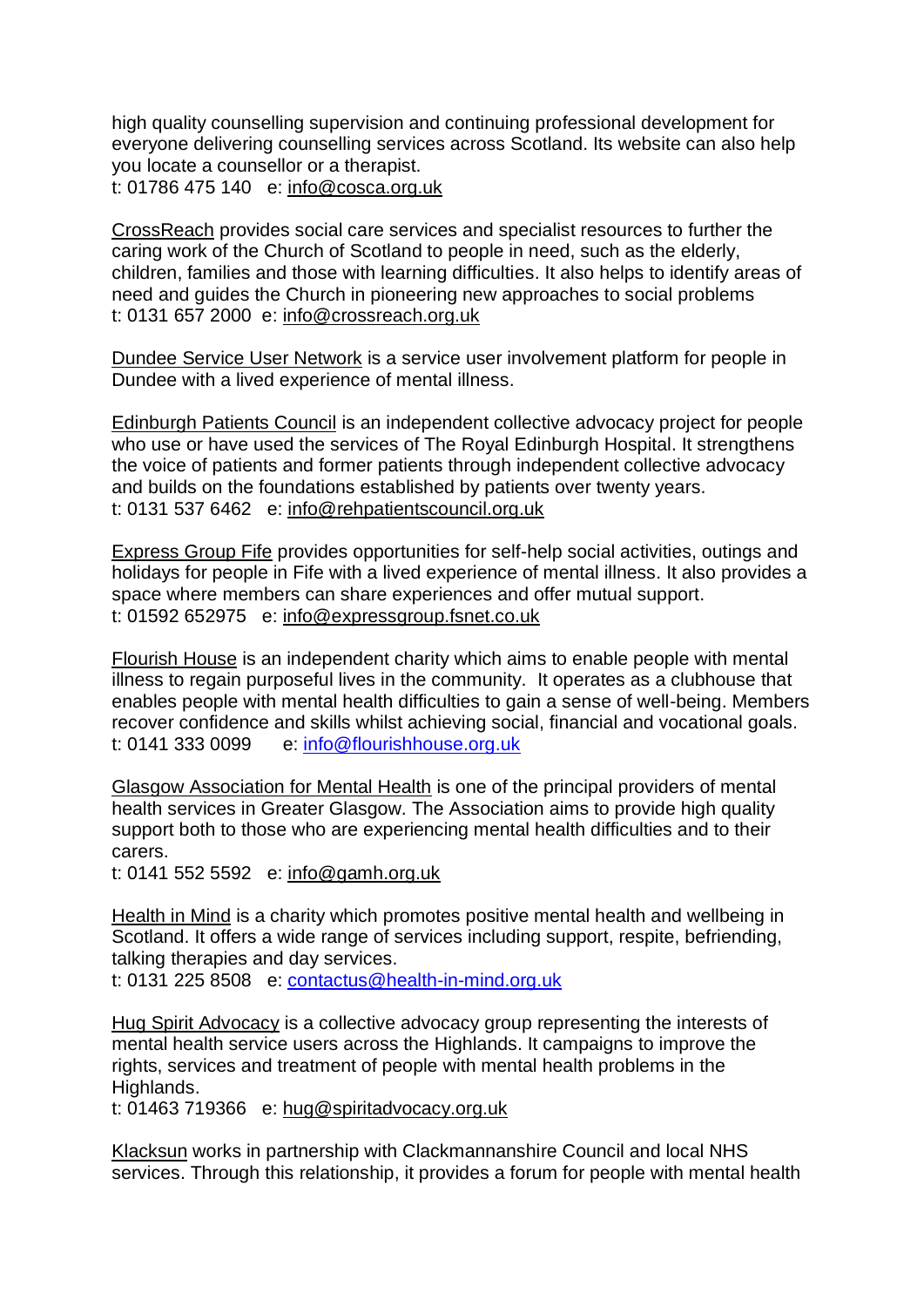problems to consider, review and develop principles and practices in relation to these services.

t: 01259 215048 e: [admin@klacksun.org.uk](mailto:admin@klacksun.org.uk)

[Lothian Bipolar Group](https://lothianbipolargroup.org.uk/) is a group of people who provide information, support and advice to those affected by bipolar disorder in Edinburgh and the Lothians. Group members have their own experience of bipolar and they help each other to stay well by meeting regularly in friendly and supportive environments, learning about the condition, investigating new treatments, sharing life stories and doing fun things like cinema trips and ten-pin bowling.

t: 0141 560 2050 e: [info@lothianbipolargroup.org.uk](mailto:info@lothianbipolargroup.org.uk)

[Lanarkshire Links i](http://lanarkshirelinks.org.uk/)s a mental health service user and carer led organisation whose members support each other to become involved in the planning, design, implementation and monitoring of mental health services in Lanarkshire. t: 01698 265232 e: [admin@lanarkshirelinks.org.uk](mailto:admin@lanarkshirelinks.org.uk)

[Maternal Mental Health Scotland](https://maternalmentalhealthscotland.org.uk/) provides information to people affected by maternal mental health issues, their families and carers, and the general public. It is a forum of health professionals in Scotland who work with pregnant women, new mums, and their families and carers.

e: [info@maternalmentalhealthscotland.org.uk](mailto:info@maternalmentalhealthscotland.org.uk)

[Mental Health Foundation Scotland](http://www.mentalhealth.org.uk/about-us/Scotland) focuses on social justice and inequality in mental health, raising awareness of mental health with the public and working in partnership with community organisations, policy makers and researchers. Our programmes link together policy, research evidence and practice, helping people and publicly recognises the role mental health plays in life.

t: 0131 243 3800 or 0141 572 0125 e: [scotland@mhf.org.uk](mailto:scotland@mhf.org.uk)

[Mental Health Network \(Greater Glasgow\)](http://www.mhngg.org.uk/) is a service user led organisation that gathers the experiences and opinions of people who have used mental health services in the Greater Glasgow area. It believes that service users possess valuable insight into services that will prove invaluable to service providers. t: 0141 550 8417 e: [info@mhngg.org.uk](mailto:info@mhngg.org.uk)

[Mental Health Tribunal for Scotland](http://www.mhtscotland.gov.uk/mhts/Home/Welcome_to_the_Mental_Health_Tribunal) provides a responsive and accessible, independent and impartial service to help make decisions on the compulsory care and treatment of people with mental disorders in Scotland. The Tribunal was created in 2005 by virtue of section 21 of the Mental Health (Care and Treatment) (Scotland) Act 2003. The Tribunal is located in Hamilton and its staff work throughout Scotland. t: 0800 345 70 60 Freephone e: [mhts@scotland.gsi.gov.uk](mailto:mhts@scotland.gsi.gov.uk)

[Mental Welfare Commission for Scotland](http://www.mwcscot.org.uk/) aims to ensure that care, treatment and support are lawful and respect the rights and promote the welfare of individuals with mental illness, learning disability and related conditions. We do this by empowering individuals and their carers and by influencing and challenging service providers and policy makers.

t: 0131 313 8777 or 0800 389 6809 e: [enquiries@mwcscot.org.uk](mailto:enquiries@mwcscot.org.uk)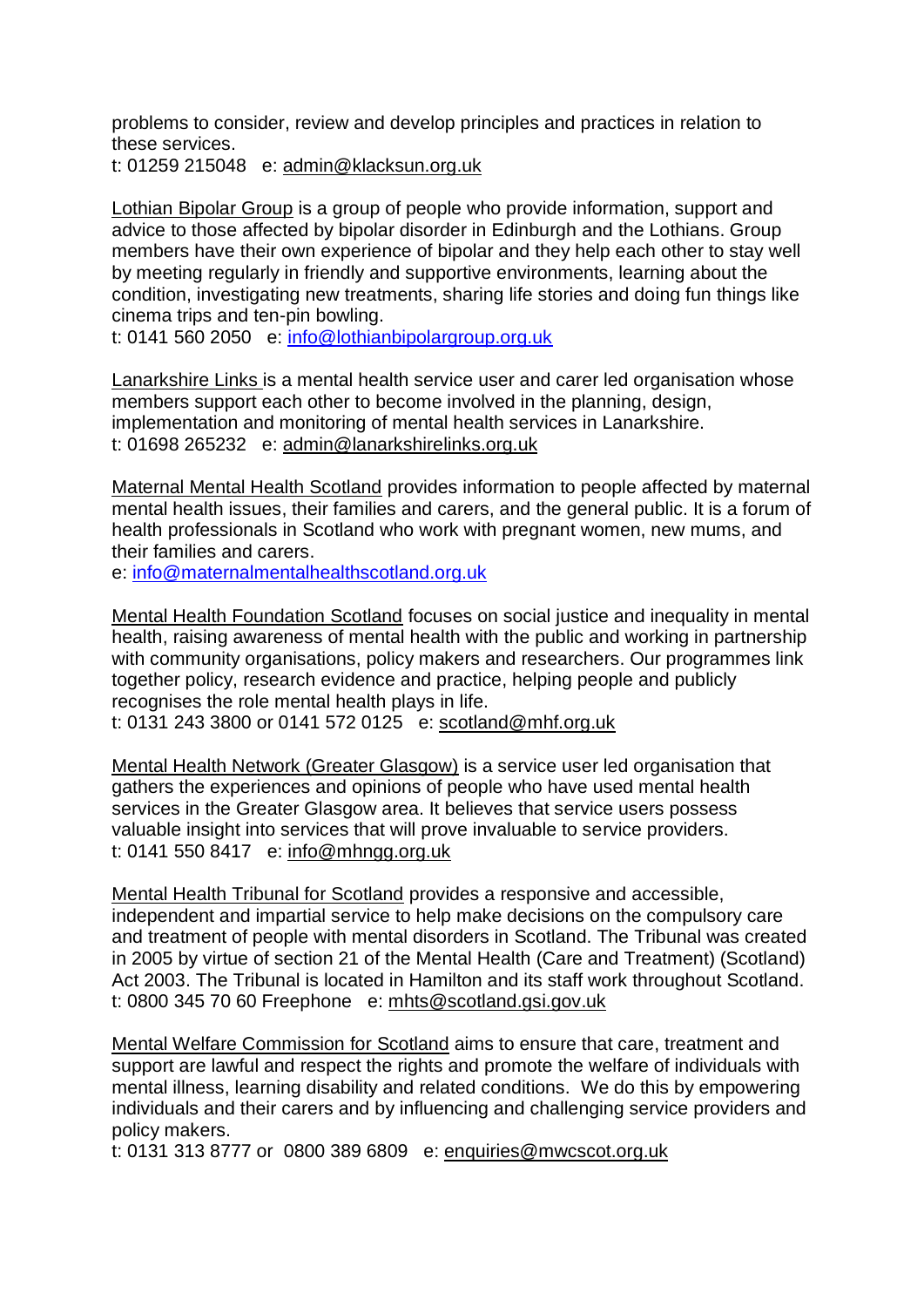[New Horizons Borders](https://www.newhorizonsborders.org/) was founded in 1993 to provide facilities independent of conventional mental health services. It also provides informal meeting places across the Borders where members can access mutual support and develop friendships. t: 01896 755510 e: [enquiries@newhorizonsborders.org](mailto:enquiries@newhorizonsborders.org)

[Penumbra](http://www.penumbra.org.uk/) supports adults and young people in Scotland to move towards mental wellbeing. Our vision is of a society where people with mental health problems expect recovery and are accepted, supported and have the resources to fulfill their potential.

t: 0131 475 2380 e: [enquiries@penumbra.org.uk](mailto:enquiries@penumbra.org.uk)

[Plus Perth & Kinross](http://plusperth.co.uk/) is a charitable company led by people who have used mental health services. PLUS objectives include the promotion of mental health as everyone's concern, challenging stigma, influencing positive changes in mental health services and promoting a fair and inclusive society. t: 01738 626242 e: [info@plusperth.co.uk](mailto:info@plusperth.co.uk)

[The Richmond Fellowship Scotland](https://www.trfs.org.uk/) is a charity which supports over 2800 people across Scotland with a broad range of needs to live as independently as possible in their own homes and communities. t: 0845 013 6300

[Royal College of Psychiatrists, Scotland](http://www.rcpsych.ac.uk/workinpsychiatry/divisions/rcpsychinscotland.aspx) is the professional body responsible for education and training, and setting and raising standards in psychiatry in Scotland. t: 0131 220 2910 e: [angela.currie@rcpsych.ac.uk](mailto:angela.currie@rcpsych.ac.uk)

[Scottish Association for Mental Health](http://www.samh.org.uk/) is one of Scotland's leading mental health charities. It works hard every day to ensure that people are talking about mental health through community based services for people with mental health problems, national programmes, policy and campaigning work and fund-raising. t: 0141 530 1000 e: [enquire@samh.org.uk](mailto:enquire@samh.org.uk)

[Scottish Dementia Working Group](http://www.sdwg.org.uk/) is a national campaigning group run by people with dementia. It is the independent voice of people with dementia within Alzheimer Scotland. The Group campaigns to improve services for people with dementia and to improve attitudes towards people with dementia.

t: 0141 418 3939 e: [sdwg@alzscot.org](mailto:sdwg@alzscot.org)

[Scottish Independent Advocacy Alliance](http://www.siaa.org.uk/) promotes, supports and defends the principles and practice of independent advocacy across Scotland. It is a membership organisation. Its aim is to ensure that high quality advocacy is available to everyone who needs it in Scotland.

t: 0131 556 6443 e: [enquiry@siaa.org.uk](mailto:enquiry@siaa.org.uk)

[Scottish Mental Health Arts and Film Festival \(](http://www.mhfestival.com/)SMHAFF) is one of Scotland's most diverse cultural events, covering everything from music, film and visual art to theatre, dance, and literature. The annual festival takes place in venues across Scotland throughout October, aiming to support the arts and challenge preconceived ideas about mental health.

t: 0141 572 0413 e: [smhaff@mentalhealth.org.uk](mailto:smhaff@mentalhealth.org.uk)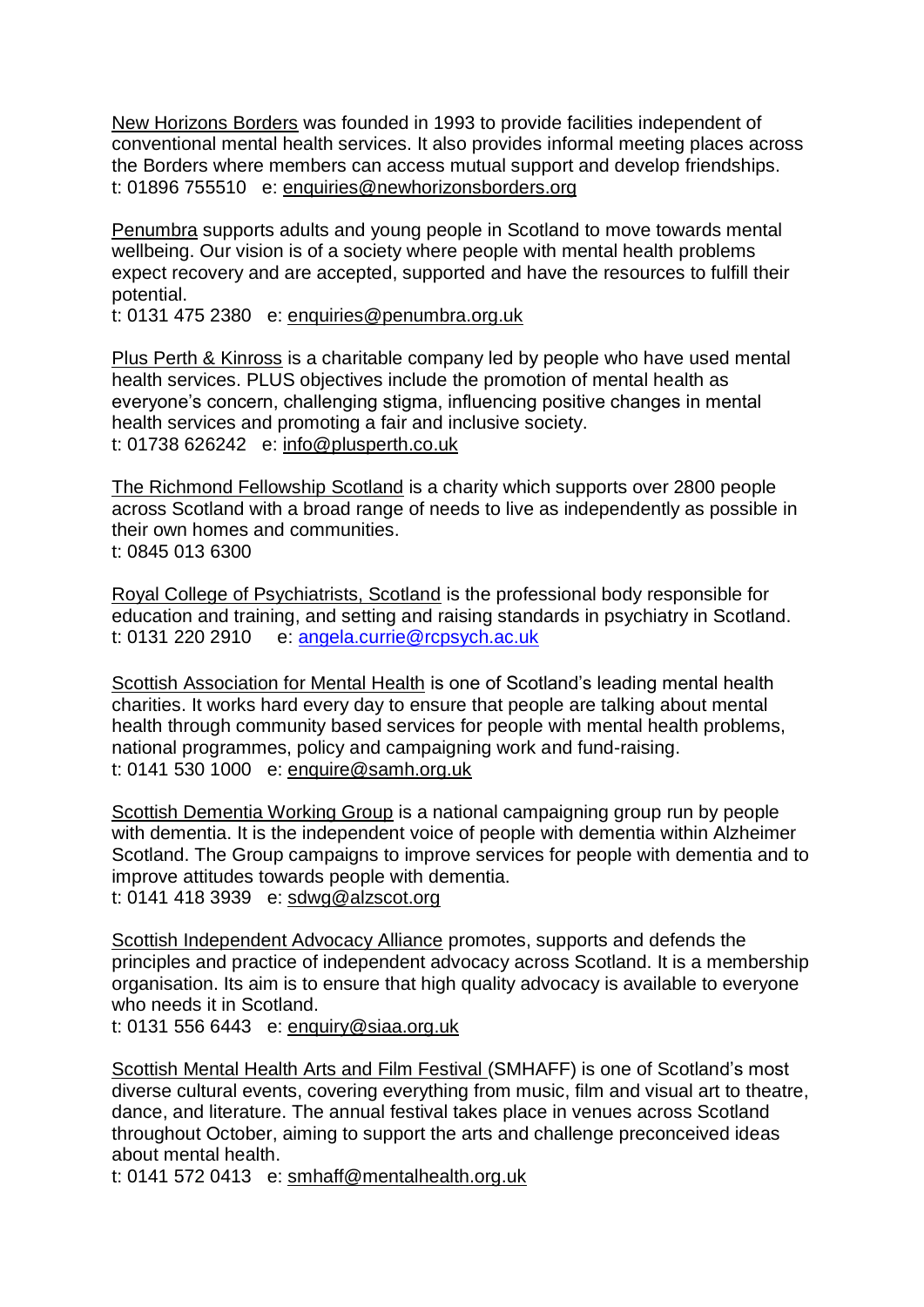[Scottish Mental Health Research Network](http://edspace.org.uk/news/scottish-mental-health-research-network/) provides support to improve the quality and quantity of research and promote excellent in mental health clinical research in Scotland. Our scope includes commercial and academic studies across a wide range of areas including imaging, psychosocial, genetic, multi-centre clinical trials, and ehealth research.

t: 0141 951 5508 e: [info@smhrn.org.uk](mailto:info@smhrn.org.uk)

[Scottish Recovery Network w](http://www.scottishrecovery.net/)as launched in 2004 as an initiative designed to raise awareness of recovery from mental health problems. SRN developed out of a loose affiliation of individuals and organisations with a common interest in recovery and share its information and ideas as quickly as possible. t: 0141 240 7790 e: [info@scottishrecovery.net](mailto:info@scottishrecovery.net)

[See Me](https://www.seemescotland.org/) is Scotland's national campaign to end the stigma and discrimination surrounding mental ill-health. The campaign is an alliance of five mental health organisations and fully funded by the Scottish Government. It launched in 2002. t: 0131 516 6819 e: [info@seemescotland.org](mailto:info@seemescotland.org)

[Support in Mind Scotland](https://www.supportinmindscotland.org.uk/) works to improve the wellbeing and quality of life of people affected by serious mental illness. This includes those who are family members, carers and supporters. It seeks to support and empower everyone affected by mental illness.

t: 0131 662 4359 e: [info@supportinmindscotland.org.uk](mailto:info@supportinmindscotland.org.uk)

[User and Carer Involvement](http://www.userandcarer.co.uk/) is a Scottish charity operating across Dumfries and Galloway. Its mission is to provide a representative voice for people who have mental illness, dementia or learning disabilities and, as a result, ensure positive changes in service provision.

t: 01387 255330 e: [info@userandcarer.co.uk](mailto:info@userandcarer.co.uk)

[Time and Space](http://timeandspace.moonfruit.com/) is a service for people with complex mental health problems in Glasgow. It works with people who are troubled by auditory hallucinations (voice hearers) and their families.

t: 07875219668 or 07891673485 e: [info@timeandspace.org.uk](mailto:info@timeandspace.org.uk)

[VOX](http://voxscotland.org.uk/) (Voices of Experience) is Scotland's national voice on mental health. It represents service user views to Scottish politicians and health professionals to ensure Scotland's laws and mental health services reflect patient needs and interests. VOX is run by people with mental health issues for people with mental health issues - if you have a lived experience of mental illness, you can join VOX to start shaping the mental health agenda.

t: 0141 572 1663 e: [info@voxscotland.org.uk](mailto:info@voxscotland.org.uk)

[West Dunbartonshire Mental Health Forum](http://www.wdmhforum.org.uk/) is a group of people and carers from West Dunbartonshire who have experienced mental health difficulties. The Forum offers a place for people to meet and share their thoughts on West Dunbartonshire's mental health services and to influence the wider community.

t: 01389 742294 e: [info@wdmhforum.org](mailto:info@wdmhforum.org)